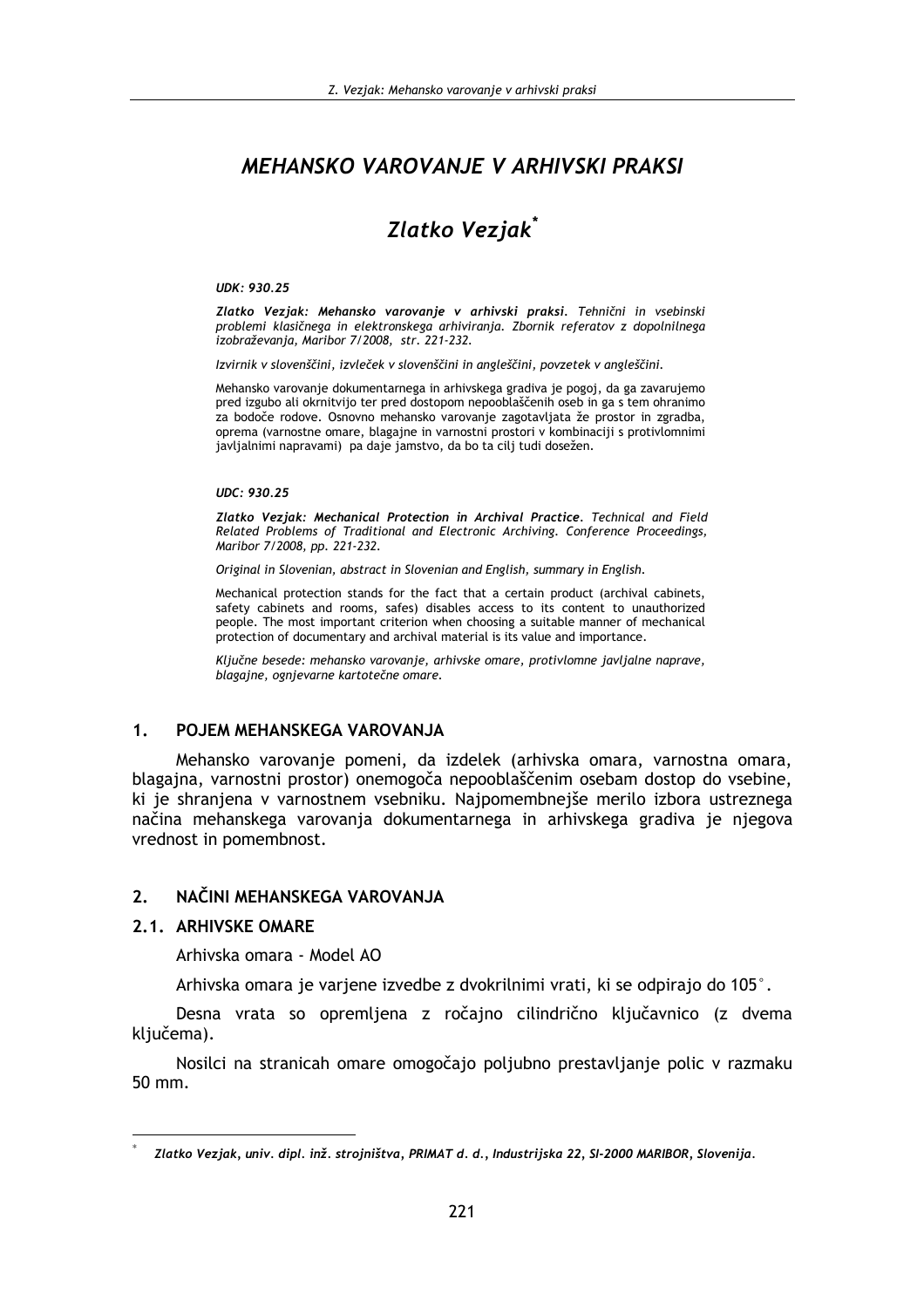#### Notranja oprema: 4 police



#### Arhivska omara

| Model<br>št. | Zunanje mere<br>$(V \times \widetilde{S} \times G)$ | Notranje mere<br>$(V \times \check{S} \times G)$ | Teža<br>(cca. kg) | Stev.<br>naročila |
|--------------|-----------------------------------------------------|--------------------------------------------------|-------------------|-------------------|
| AO - 920     | $1950 \times 920 \times 420$                        | 1850 x 910 x 380                                 | 60                | 874               |
| $AO - 1200$  | 1950 x 1200 x 420                                   | 1850 x 1190 x 380                                | 70                | 875               |

#### ARHIVSKA OMARA Z DRSNIMI VRATI

Arhivska omara je namenjena arhiviranju raznovrstne dokumentacije. Omara je varjene izvedbe z drsnimi vrati s poglobljenim ročajem.

Vrata se zaklepajo s cilindrično ključavnico z dvema ključema. Drsna vrata predstavljajo prednost, saj je s tem bistveno zmanjšan potreben manipulativni prostor.

Omare so opremljene s policami. Nosilci na stranicah omare omogočajo poljubno prestavljanje polic po višini. Omara se lahko postavi na podstavek z nivelirnimi nogicami. Višina podstavka je 150 mm.

Arhivske omare z drsnimi vrati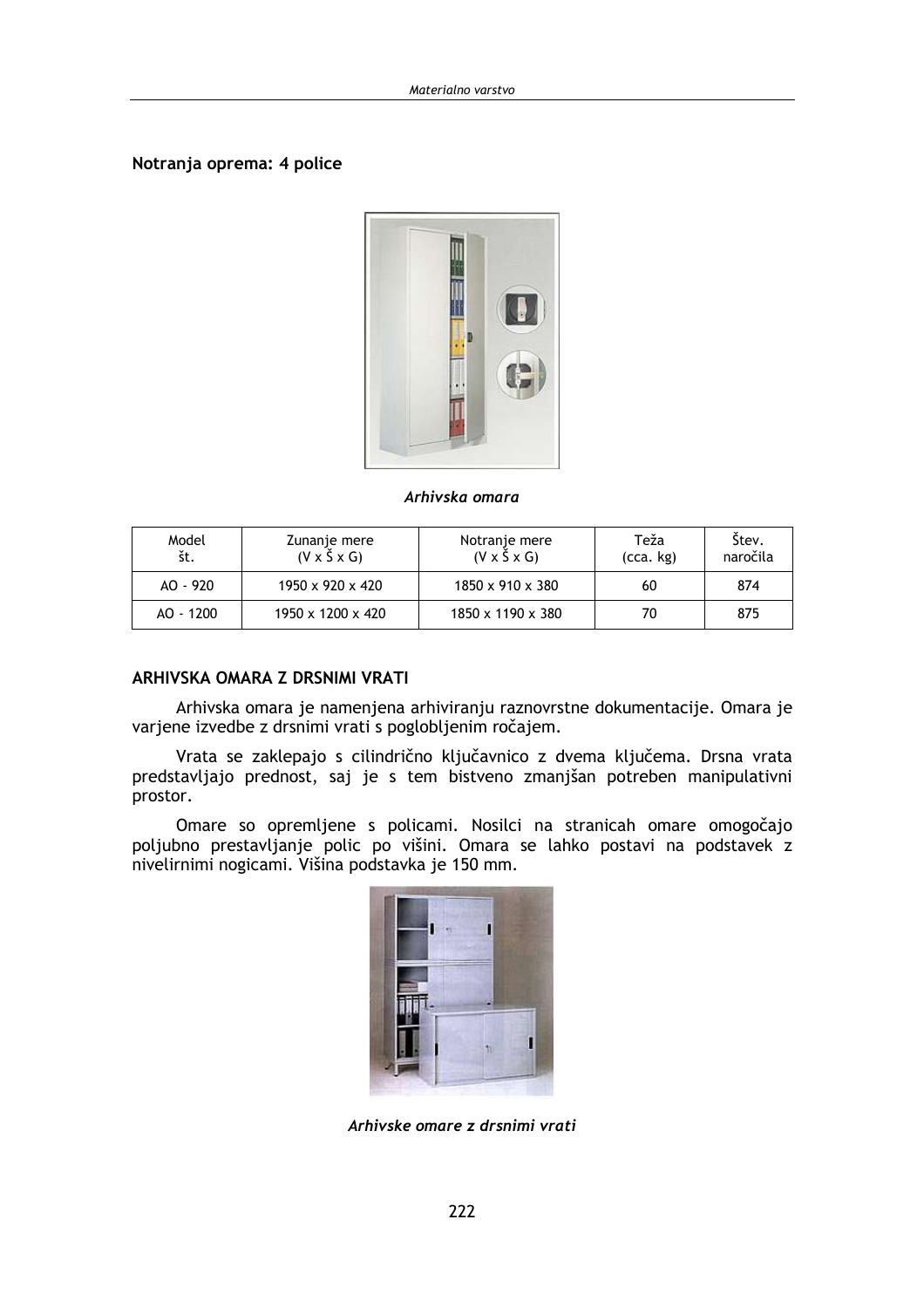| Model                                          | AO-DV2 | AO-DV3 | AO-DV5                                                                   | <b>PODSTAVEK</b> |  |
|------------------------------------------------|--------|--------|--------------------------------------------------------------------------|------------------|--|
| Zunanje mere:<br>višina x širina x globina/ mm |        |        | 750 / 1200 / 420  1090 / 1200 / 420  2000 / 1200 / 420  150 / 1200 / 420 |                  |  |
| Notranja oprema: št. polic                     |        |        |                                                                          |                  |  |
| Šifra                                          | 871    | 872    | 873                                                                      | 899              |  |

# 3.2. OGNJEVARNE KARTOTEČNE OMARE - DIPLOMAT

Testirana pri Švedskem nacionalnem inštitutu za testiranje in raziskave "SP", skladno z metodo Nordtest NT Fire 017, kar zagotavlja 60-minutno zaščito papirne dokumentacije pred ognjem pri temperaturi 1000°C, ter padcem omare z višine 9,15 m.

Omara je namenjena urejenemu odlaganju visečih map in kartotek dimenzij formata A4.

Dodatna notranja oprema (zabojčki) omogoča tudi shranjevanje formata A5 ležeče (2 zabojčka prečno na predal). Vsak predal je popolnoma izoliran, kar omogoča, da se zadrži širjenje ognja iz predala, ki je ostal odprt, v zaprte predale. Predali imajo vdolben ročaj ter teleskopska vodila, ki omogočajo lahko manipulacijo za celotno globino predala. Zaklepajo se centralno, s cilindrično ključavnico.





Ognjevarna kartotečna omara - Diplomat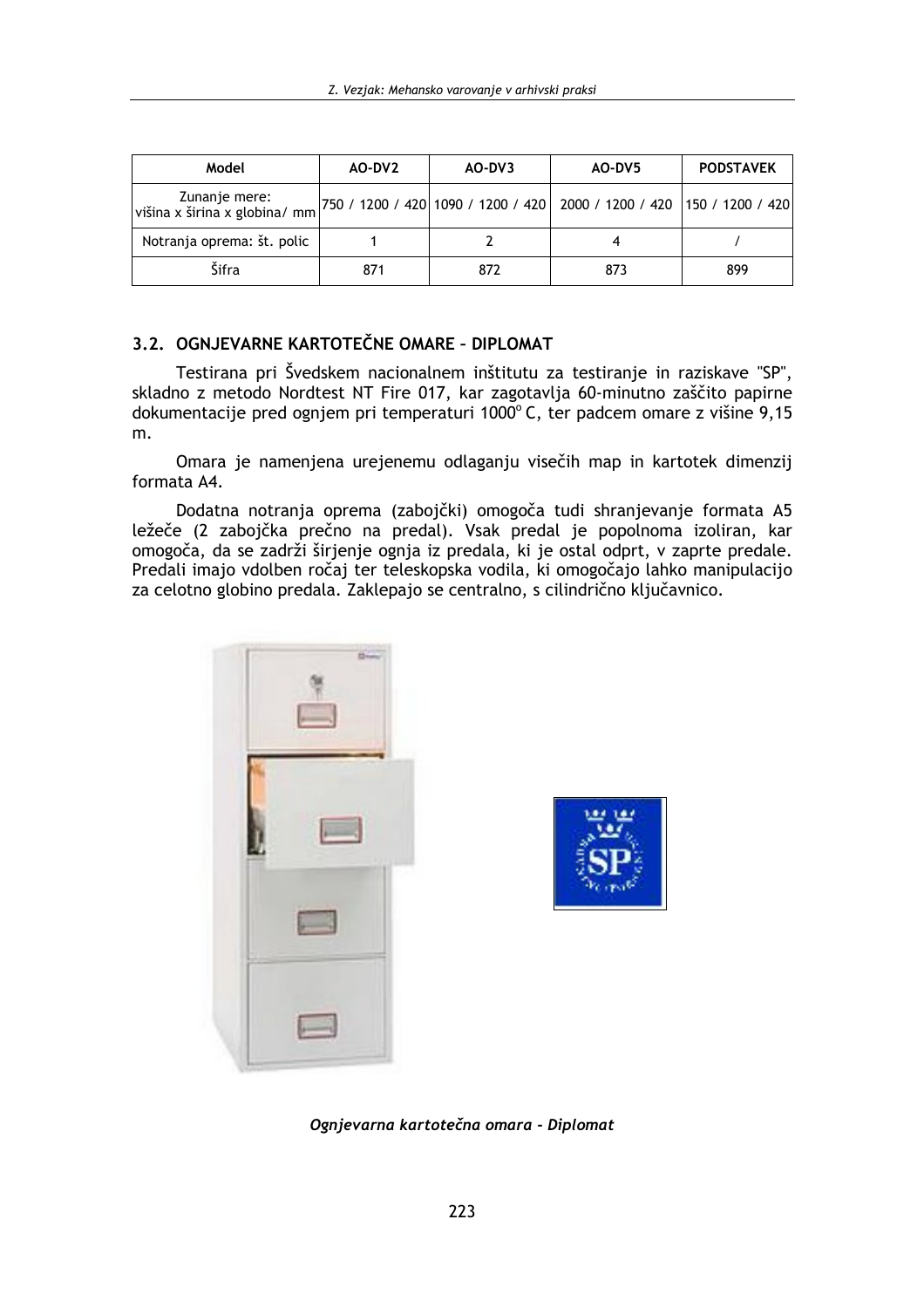#### 3.3. VARNOSTNE OMARE

Konstrukcija: ohišje je dvostenske izvedbe. Prostor med stenama je zapolnjen z lahkim mineralnim polnilom po DIN 4102. Vrata so izvedena s požarno pripiro in opremljena s tesnilom. Tečajna stran vrat je izvedena z varovalnim previsom. Skriti tečajniki omogočajo odpiranje vrat za 180°.

Trosmerni zaporni mehanizem zaklepa varnostna mehanska ključavnica kvalitetnega razreda A po CEN, ali po posebnem naročilu mehanska kombinacijska ključavnica.

Izbirna oprema: police, prestavljive po višini na vsakih 30 mm; vgradni trezor VO-A višine 300 mm, ki je montažno vgrajen. Vrata trezorja so opremljena z dvosmerno cilindrično ključavnico; izvlečni okvir, izvlečne police.



Varnostne omare

| <b>IZMERE</b> |                        |        |         |        |                         |         |          |                |          |  |
|---------------|------------------------|--------|---------|--------|-------------------------|---------|----------|----------------|----------|--|
| <b>MODEL</b>  | Zunanje dimenzije (mm) |        |         |        | Notranje dimenzije (mm) |         | Teža     | <b>Polic</b>   | Število  |  |
|               | Višina                 | Širina | Globina | Višina | Širina                  | Globina | cca (kg) | kom.           | naročila |  |
| VO-A          | 1950                   | 930    | 520     | 1780   | 820                     | 405     | 205      | 4              | 142434   |  |
| $VO-A/1$      | 1580                   | 600    | 520     | 1410   | 490                     | 405     | 135      | 3              | 145117   |  |
| $VO-A/2$      | 1220                   | 600    | 520     | 1050   | 490                     | 405     | 110      | $\overline{2}$ | 155557   |  |
| $VO-A/3$      | 860                    | 600    | 520     | 690    | 490                     | 405     | 87       | 1              | 155558   |  |
| $VO-A/4$      | 1950                   | 1200   | 520     | 1780   | 1090                    | 405     | 235      | 4              | 155559   |  |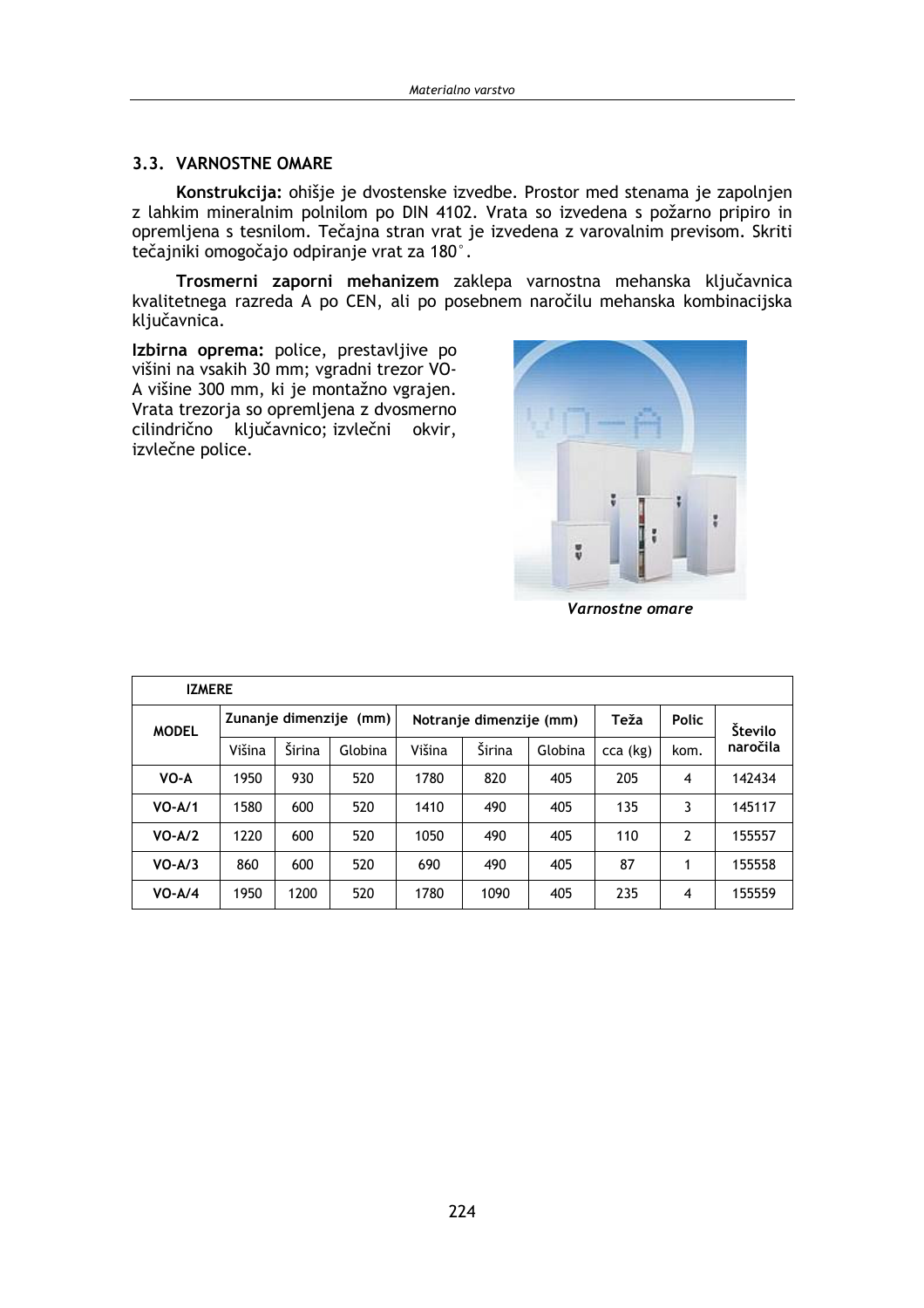#### **VARPRIM**

Varnostne omare VARPRIM so protivlomne omare - nivo varnosti je opredeljen z varnostno stopnjo S1 po evropskem standardu EN 14 450 oziroma slovenskem standardu SIST EN 14 450.

Ognjeodpornost: DIN 4102.

Notranji tečajniki omogočajo odpiranje vrat za 180°.

Zaporni mehanizem: trosmerni, ki ga zaklepa visokokvalitetna varnostna ključavnica po evropskem standardu EN 1300 - stopnja A. Zaporni mehanizem in ključavnica so varovani s protivrtalno zaporo.



**Varprim** 

Standardno zaklepanje: 1 ključna ključavnica z 2 ključema.

Izbirno zaklepanje: mehanska kombinacijska ključavnica, elektronska kombinacijska ključavnica, po želji 2 ključavnici po izbiri kupca.

Standardna notranja oprema: police, prestavljive po višini v razmaku 30 mm.

Izbirna oprema: vgradni trezor višine 300 mm (dvovratni modeli) ali 180 mm (enovratni modeli) z dvosmerno cilindrično ključavnico, izvlečni okvir, izvlečni predal in izvlečna polica.

| <b>IZMERE</b>    |                        |        |         |                         |        |         |             |                |              |
|------------------|------------------------|--------|---------|-------------------------|--------|---------|-------------|----------------|--------------|
| <b>MODEL</b>     | Zunanje dimenzije (mm) |        |         | Notranje dimenzije (mm) |        |         | Teža        | <b>Polic</b>   | Št. naročila |
|                  | Višina                 | Širina | Globina | Višina                  | Širina | Globina | $cca.$ (kg) | kom.           |              |
| VP-<br>1950/930  | 1950                   | 930    | 520     | 1780                    | 820    | 405     | 215         | 4              | 180596       |
| VP-<br>1580/600  | 1580                   | 600    | 520     | 1410                    | 490    | 405     | 145         | 3              | 180597       |
| VP-<br>1220/600  | 1220                   | 600    | 520     | 1050                    | 490    | 405     | 120         | $\overline{2}$ | 180598       |
| VP-<br>860/600   | 860                    | 600    | 520     | 690                     | 490    | 405     | 95          | 1              | 180599       |
| VP-<br>1950/1200 | 1950                   | 1200   | 520     | 1780                    | 1090   | 405     | 245         | 4              | 180600       |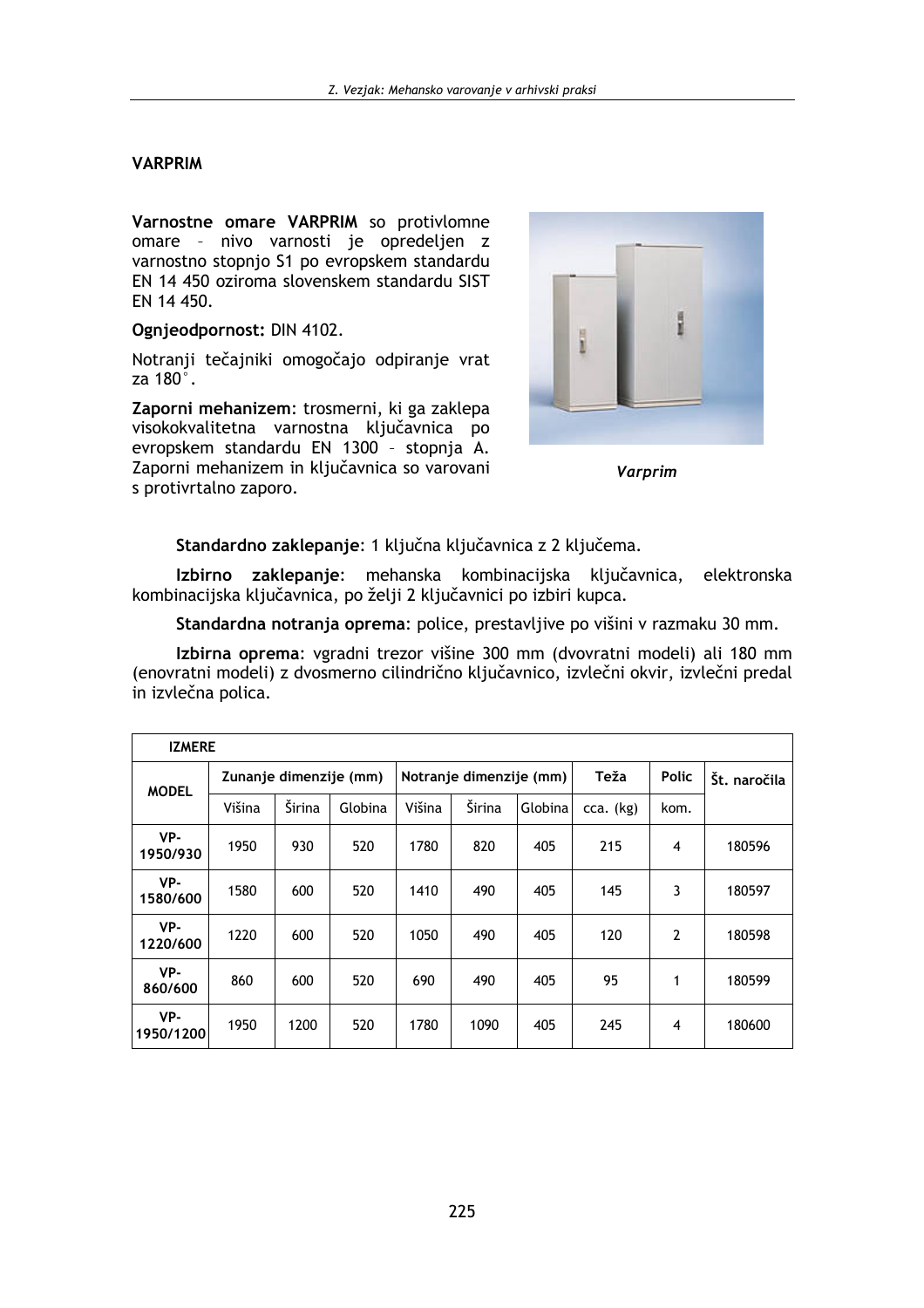







Vgradni trezor (VP 1950/930-1200,  $H = 300$  mm)



Izvlečni okvir z delilcem



Izvlečna polica



Vgradni trezor (VP 1580-1220-860/600,  $H = 180$  mm)

#### Notranja oprema Varprim

## 3.4. BLAGAJNE

Oblike mehanskega varovanja so se skozi čas spreminjale. Danes jih opredeljujejo EVROPSKE NORME CEN (Comité Européen de Normalisation) - EN 1143-1.

V Primatu smo uspeli razviti serijo izdelkov, ki ustrezajo tem visokim evropskim standardom. Poimenovali smo jo STARPRIM.

Po varnostni stopnji jih razvrščamo v pet skupin - v pet stopenj po evropski normi.

Zaupajte jim. Vašim dragocenostim bodo zagotovile varnost tudi ob najbolj nepredvidljivih dogodkih.

- Štirismerni zaklepni mehanizem z masivnimi okroglimi zapahi 40 mm.  $\bullet$
- Pripira med vrati in ohišjem, opremljena z izolacijskim trakom za zaščito proti požaru.
- Priprava za sidranje je serijsko izvedena tako, da omogoča tudi namestitev trgalnega senzorja.
- Police, prestavljive po višini na vsakih 25 mm.
- Masivni tečajniki omogočajo odpiranje vrat do 180°.
- Vzorčni rednik DIN 821-D1-80 (b1=75 mm) omogoča dobro in pregledno  $\bullet$ zapolnitev blagajne.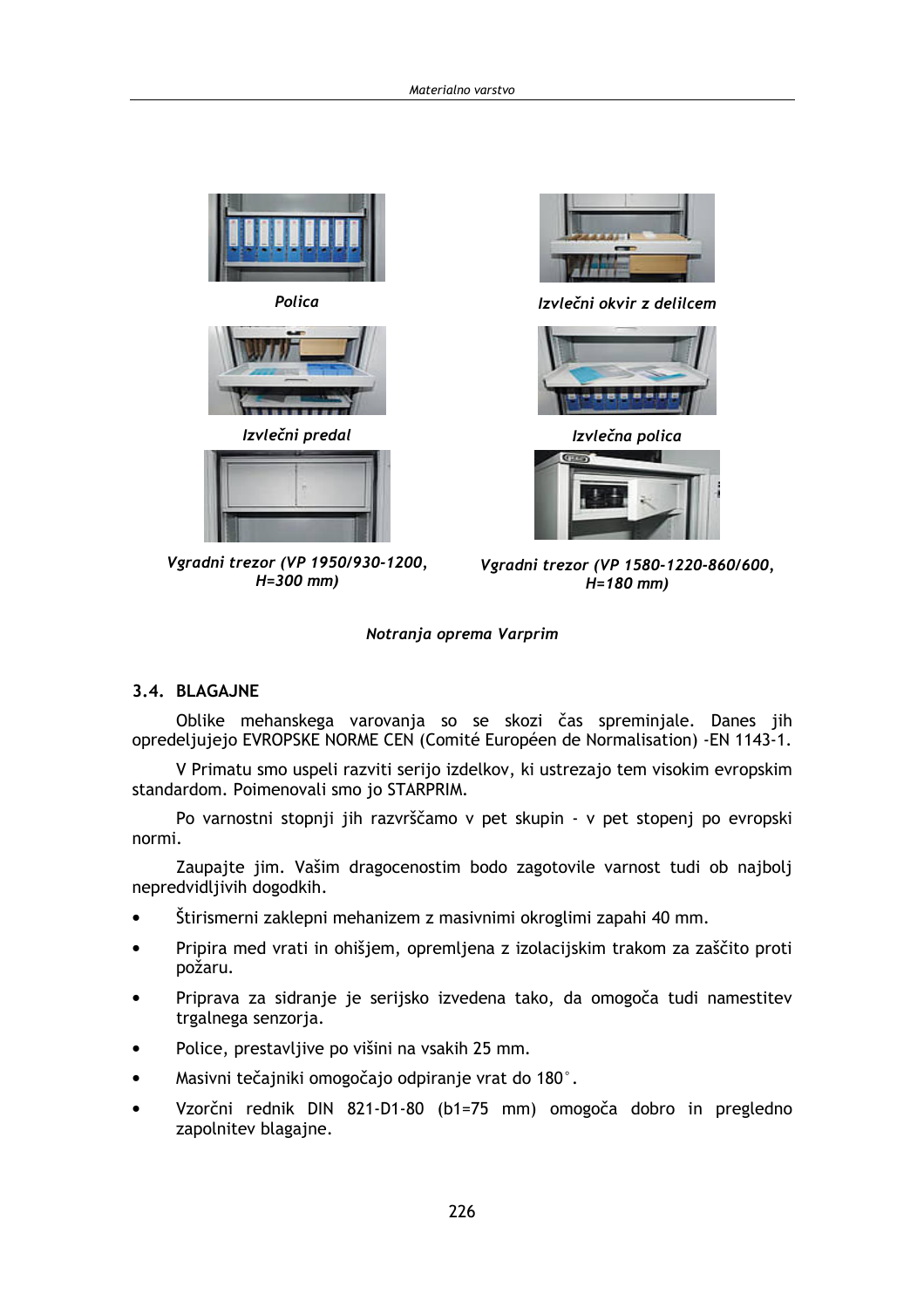

Blagajne STARPRIM - alpha, beta, gamma

| <b>IZMERE</b> |        |        |         |                                                  |        |         |          |         |                        |
|---------------|--------|--------|---------|--------------------------------------------------|--------|---------|----------|---------|------------------------|
| <b>MODEL</b>  |        |        |         | * Zunanje dimenzije (mm) Notranje dimenzije (mm) |        |         | Masa     | Volumen | Največja               |
|               | Višina | Širina | Globina | Višina                                           | Širina | Globina | cca (kg) | cca (l) | kapaciteta<br>rednikov |
| <b>ALPHA</b>  |        |        |         |                                                  |        |         |          |         |                        |
| 1015/N        | 410    | 335    | 300     | 343                                              | 275    | 180     | 55       | 17      |                        |
| 1025/N        | 410    | 415    | 345     | 343                                              | 355    | 225     | 75       | 27      |                        |
| 1035/N        | 410    | 415    | 425     | 343                                              | 355    | 305     | 85       | 37      | 4                      |
| 1055/N        | 585    | 415    | 425     | 518                                              | 355    | 305     | 105      | 56      | $4^+$                  |
| 1075/N        | 585    | 515    | 425     | 518                                              | 455    | 305     | 120      | 76      | $6+$                   |
| <b>BETA</b>   |        |        |         |                                                  |        |         |          |         |                        |
| 1095/N        | 770    | 515    | 425     | 703                                              | 455    | 305     | 155      | 97      | 12                     |
| 1120/N        | 940    | 515    | 425     | 873                                              | 455    | 305     | 180      | 121     | $12^+$                 |
| 1180/N        | 1120   | 515    | 495     | 1053                                             | 455    | 375     | 225      | 180     | 18                     |
| 1240/N        | 1120   | 665    | 495     | 1053                                             | 605    | 375     | 260      | 239     | 24                     |
| 1310/N        | 1120   | 765    | 535     | 1053                                             | 705    | 415     | 295      | 310     | $27^{++}$              |
| <b>GAMMA</b>  |        |        |         |                                                  |        |         |          |         |                        |
| 1535          | 1850   | 840    | 580     | 1720                                             | 730    | 415     | 495      | 521     | $45^{++}$              |
| **1780        | 1850   | 1190   | 580     | 1720                                             | 1080   | 415     | 665      | 770     | $70^{++}$              |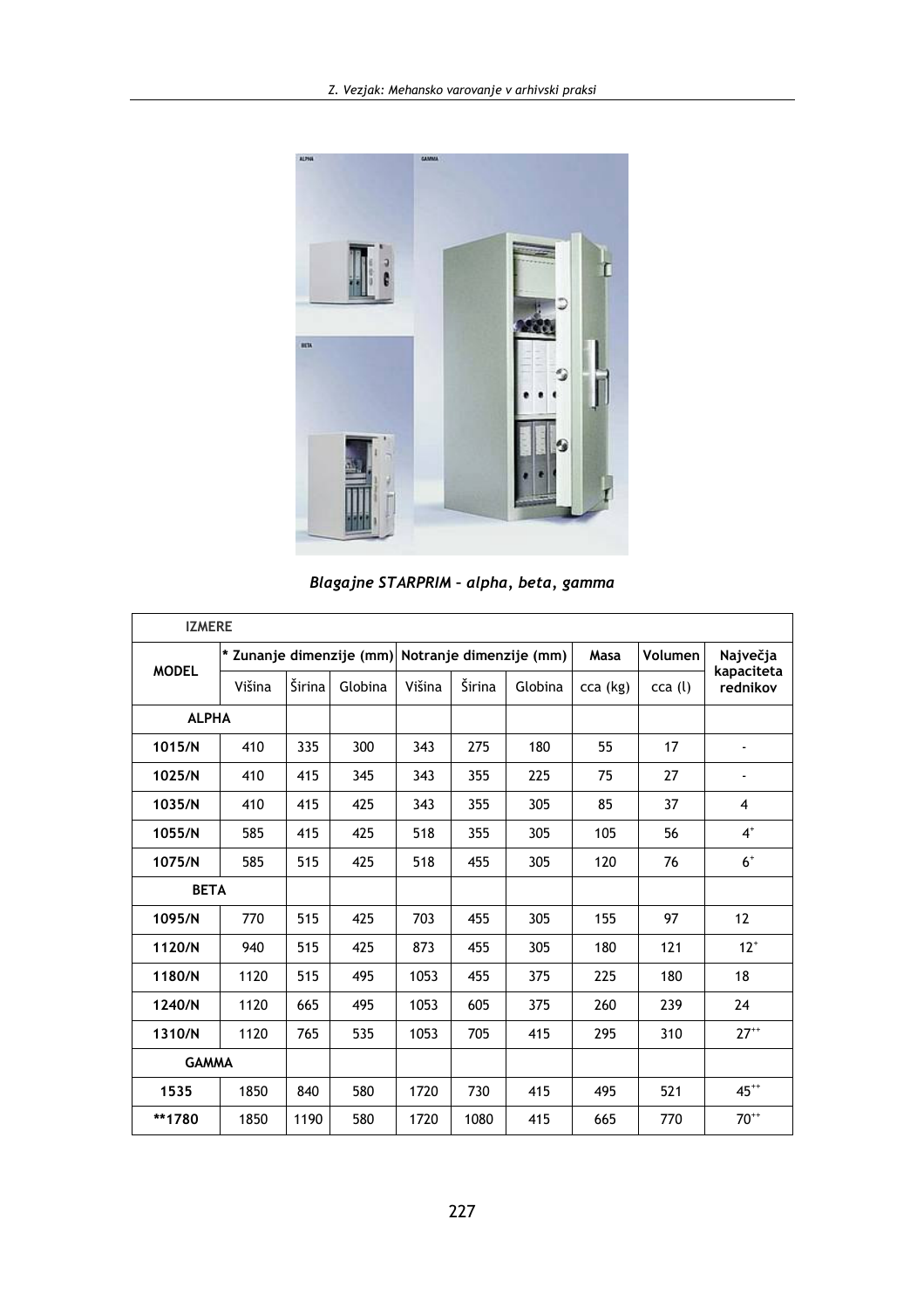- \* Zaradi izbora različnih ključavnic se zunanja globina lahko poveča do 60 mm.
- \*\* Izvedba z dvokrilnimi vrati.
- Standardna izvedba zaklepanja: 1 mehanska ključna ključavnica po EN 1300 stopnje A.
- Vgradnja dveh ključavnic ni možna pri modelih ALPHA.
- Dodatni izbor ključavnic, notranje in dodatne opreme je razviden iz preglednice za blagajne STARPRIM.
- Dodatni prostor po višini.
- "+ Dodatni prostor po globini.

## **MODEL**





Zapolnitev z redniki

Značilna pomanjkljivost: Tla, kamor postavimo blagajno /Blagajne so slabo pritrjene v tla - Vlomilci odpeljejo celotno blagajno/



Ni potrebno, da blagajno pritrdimo z verigo, pravilna pritrditev blagajne v tla pa je zelo pomembna - s tem preprečimo, da vlomilci blagajne enostavno ne odpeljejo.

Pri tem je potrebno upoštevati ne samo pravilni pritrdilni material, ampak tudi primerno talno podlago, kamor postavimo blagajno.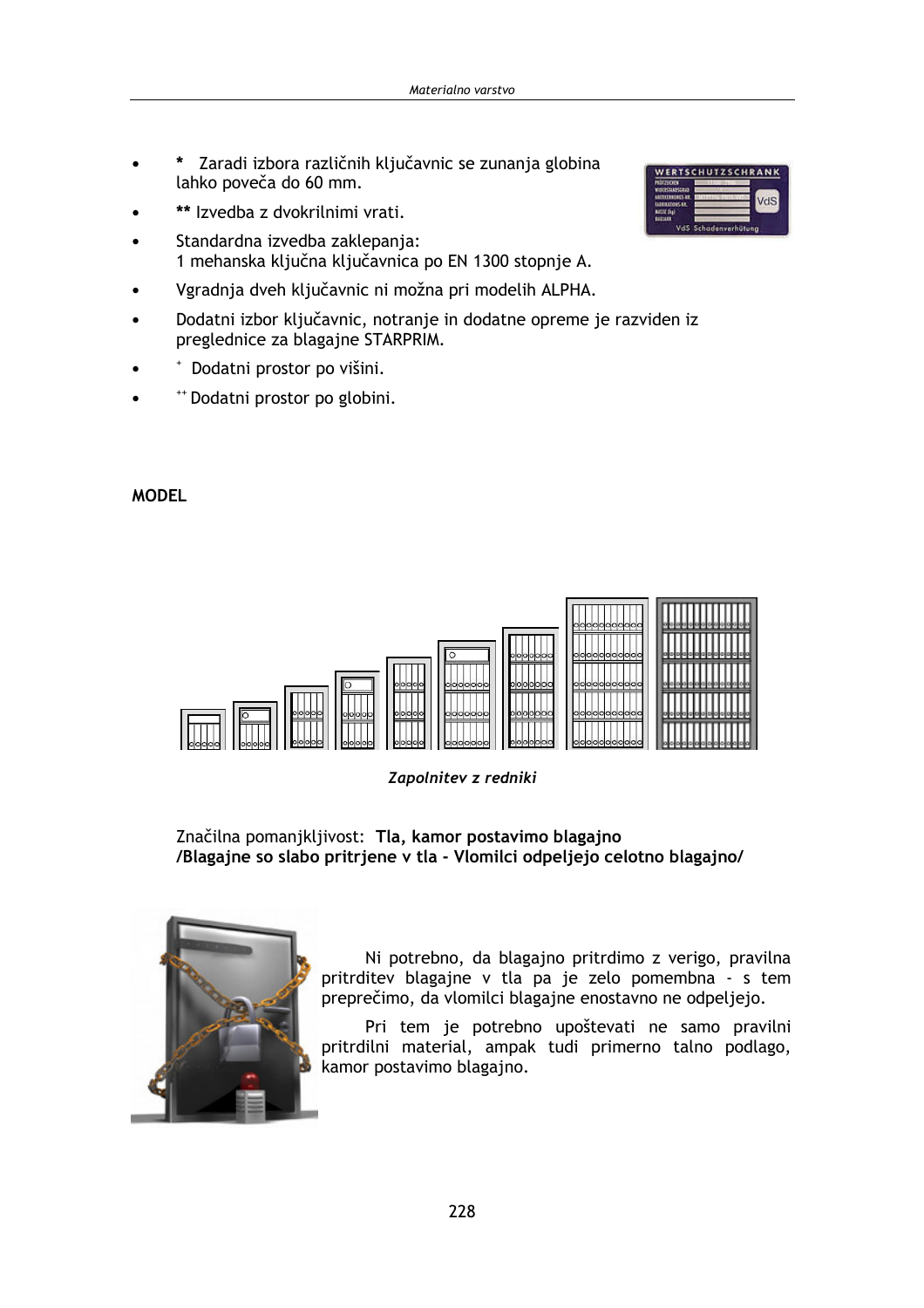## 3.5. PROTIVLOMNE JAVLJALNE NAPRAVE

Protivlomne javljalne naprave z eno samo izjemo ne izboljšajo mehanske protivlomne odpornosti omar ali blagajn.

Te naprave imajo nalogo zaznavati posege, ki lahko oziroma ki bi lahko privedli do protipravnega odprtja vsebnika in odtujitve njegove vsebine.

Te naprave imajo dodatno nalogo, da zaznajo poseg v njegovi začetni fazi in tako sprožijo alarm. Intervencija varnostnih služb in policije je tedaj hitrejša in učinkovitejša.

- Akustični (šumni) senzor zaznavanje značilnih šumov
- Trgalni senzor zaznavanje trganja sidrnih pritrditev



Trgalni senzor

- Magnetno stikalo vrat zaznavanje položaja vrat
- Stikalo zapaha ključavnice zaznavanje položaja ključavnice
- Stikalo pokrova/vrat zapahnega prostora zaznavanje neavtoriziranega odpiranja pokrova ali vrat zaklepnega mehanizma
- Razdelilec s stikalom pokrova zaznavanje neavtoriziranega odpiranja pokrova razdelilca
- Zaporni element prisilno krmiljenje ključavnic
- Alarmna centrala po definiciji je alarmna centrala naprava za sprejem, presojo, prikaz in posredovanje sporočil in informacij o vlomnih poskusih, sabotažah in motnjah na varnostnih vsebnikih.

Sporočila in informacije izhajajo iz zaznav senzorjev in stikal, ki so vgrajeni v varnostnem vsebniku. Alarmna centrala je vedno locirana na drugem mestu, nikoli v varnostnem vsebniku samem.

Ker alarmna centrala običajno povezuje več varnostnih omar, blagajn, bankomatnih blagajn in trezorskih prostorov, jo obravnavamo posebej.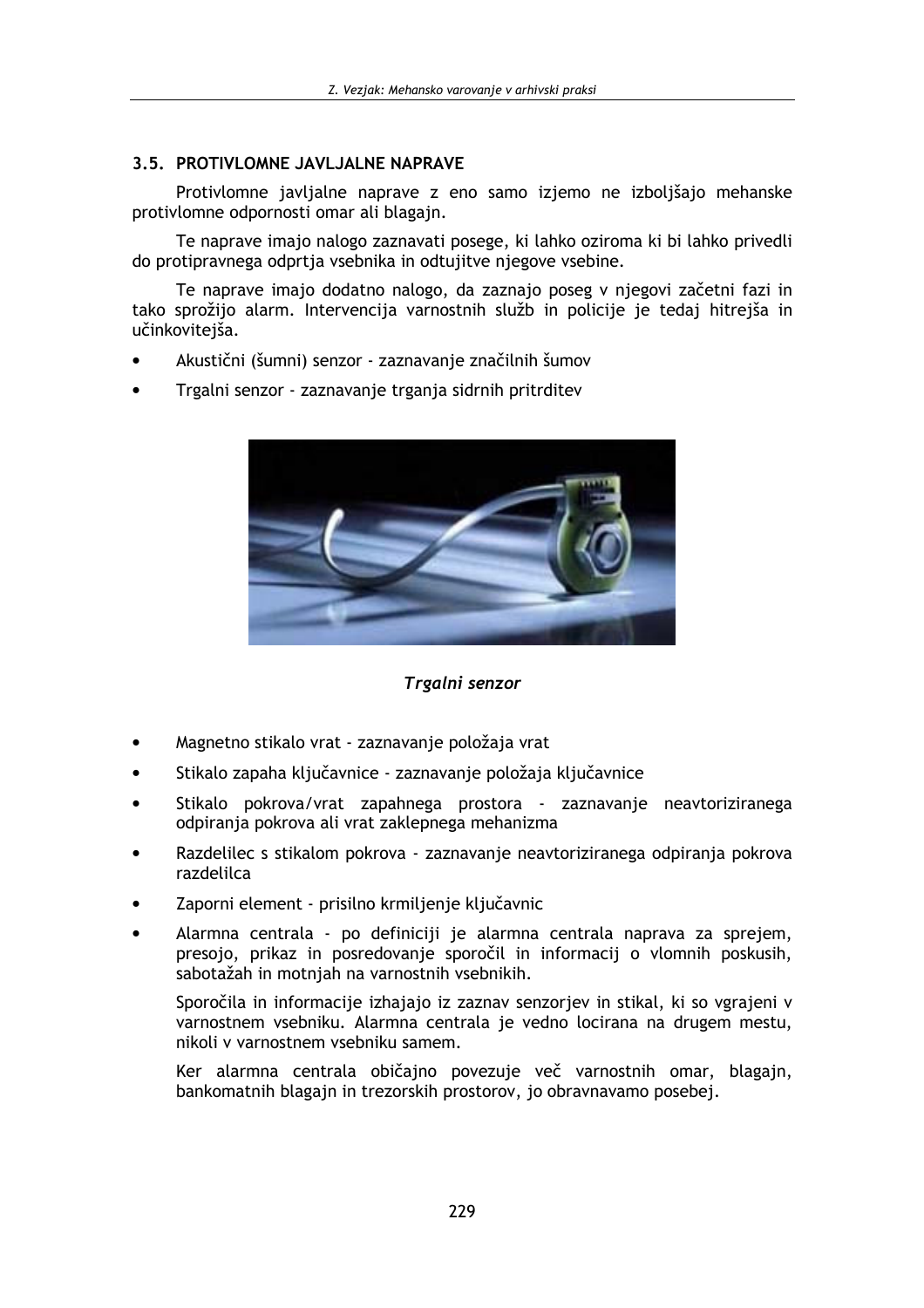#### $3.6.$ **VARNOSTNI IN TREZORSKI PROSTORI**

#### 3.6.1. MODULPRIM

## TREZORSKI PROSTOR V MODULNI GRADNJI - SODOBNA REŠITEV

Povečani obseg dragocenosti, ki jih je potrebno varno deponirati, je osnova za gradnjo trezorskih prostorov.

Modulna gradnja trezorskih prostorov je sistem gradnje iz industrijsko proizvedenih elementov, ki se sestavijo na mestu uporabe.

Sistem modulne gradnje trezorskih prostorov ima vrsto prednosti v primerjavi z masivno gradnjo.

#### **EVROPSKI STANDARD - VARNOSTNE STOPNJE**

V zadnijh letih so se varnostno-tehnične zahteve stalno povečevale. To je bil razlog za uvedbo enotne evropske kontrole in certifikacijske zakonodaje, ki je poenostavila delo uporabnikom in prodajalcem - evropski standard EN 1143-1.

Ta standard je prevzela tudi Republika Slovenija (SIST EN 1143-1).

Standard opredeljuje protivlomne varnostne stopnje, katerih osnova je protivlomna vrednost, merjena v odpornostnih točkah (RU=Resistant Unit).

Sistem Modulprim nudimo v različnih varnostnih stopnjah, tako da lahko kupec izbere optimalno rešitev za svoje potrebe.



Trezorski prostor v modularni gradnji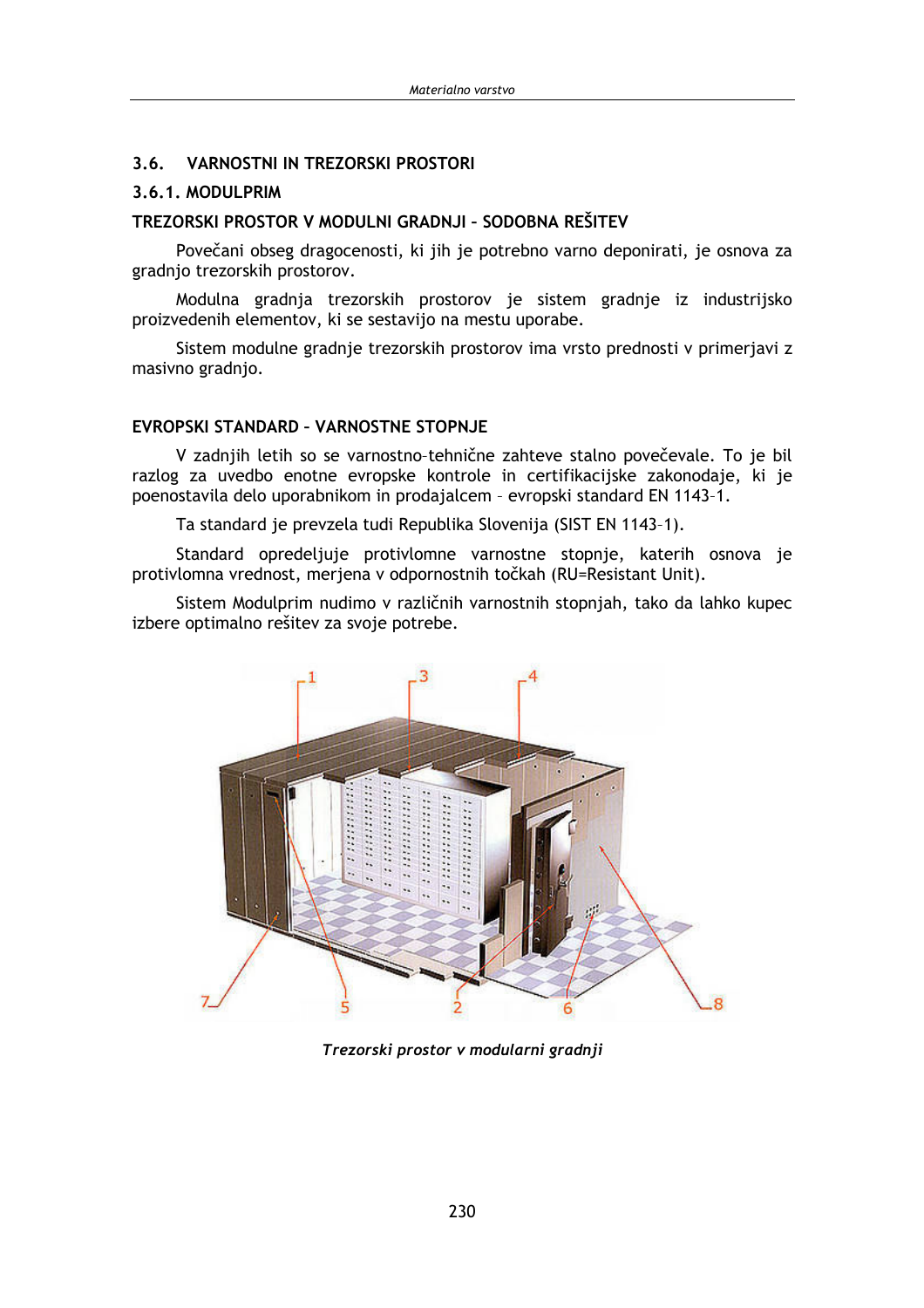# 3.6.2. MASSIVPRIM

Trezorski prostor v masivni gradnji - klasična rešitev za doseganje visoke stopnje varnosti.

Masivna gradnja trezorskih prostorov je sistem gradnje na osnovi predhodno izdelanih varnostnih armaturnih elementov, ki se na gradbišču vgradijo med statično armaturo in zalijejo z betonsko mešanico.

Betoniranje prostora opravi izbrani izvajalec po natančnih navodilih in pod kontrolo podjetja PRIMAT.

Gradnja trezorskih prostorov MASSIVPRIM:

- gradnja se vrši pri novogradnjah in adaptacijah že obstoječih zgradb v kletnih prostorih ali spodnji etaži, če zgradba ni podkletena,
- varnostni armaturni elementi MASSIVPRIM se pri montaži medsebojno zavarijo, opažijo, zalijejo z betonom visoke trdnosti in s tem integrirajo v zgradbo,
- izvedba je trajna in je kasneje ni mogoče seliti,
- čas montaže varnostnih armaturnih elementov je bistveno krajši kot postavitev statične armature in vseh ostalih gradbenih del, zato sistem MASSIVPRIM ne podaljšuje roka gradnje objektov.

Gradnja trezorskega prostora Massiveprim v slikah:



Polaganje talne varnostne armature





Varnostna in statična armatura trezorskega prostora, pripravljena za opaženie in nato zalitie z betonsko mešanico



Postavitev in montaža trezorskih vrat

Trezorski prostor po zalitju z betonsko mešanico in razopaženjem